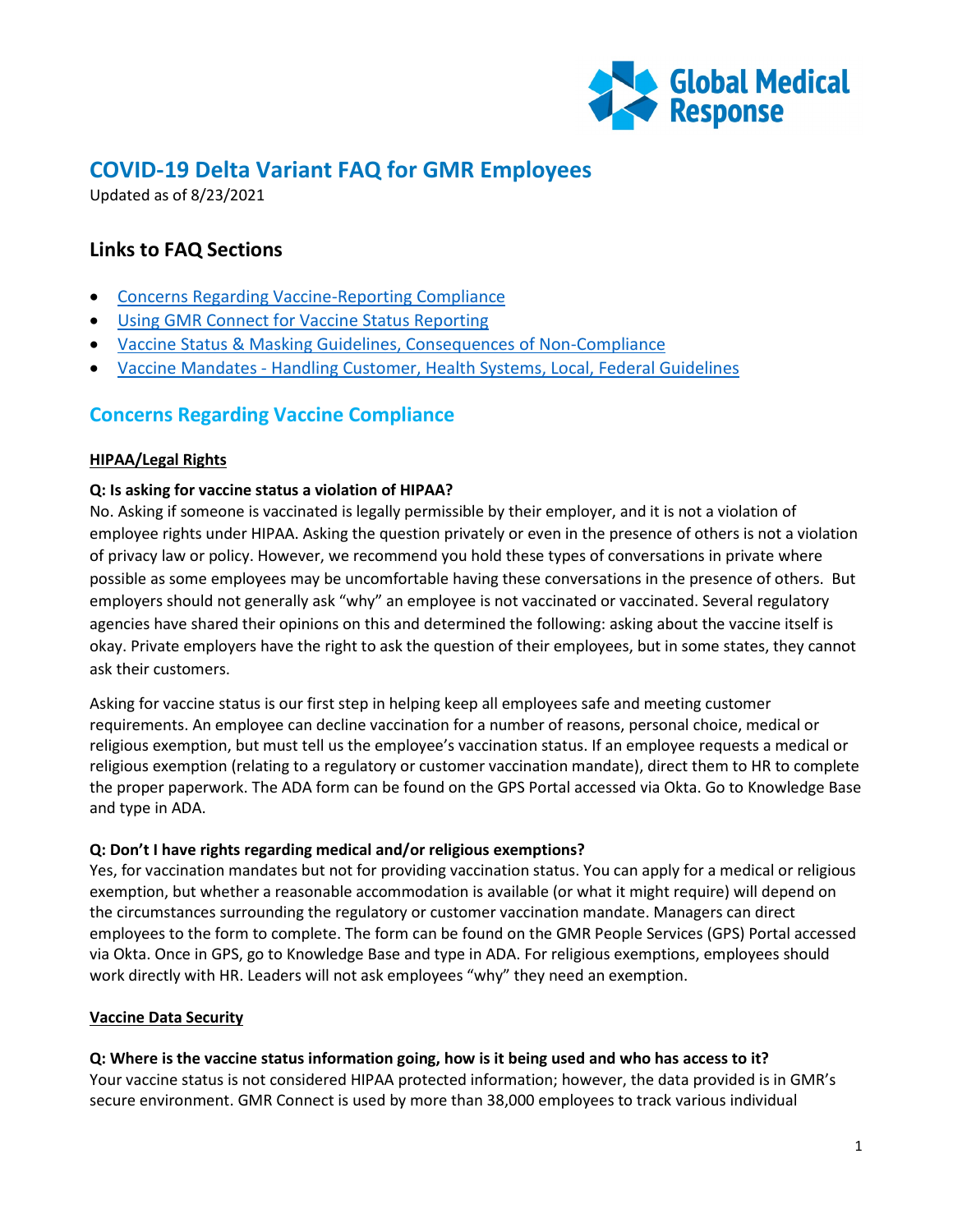

certifications required for their roles. GMR Connect, like other GMR systems, is secured from all other access, resides within the GMR infrastructure, and is protected by our various cyber security solutions.

Additionally, two factor authentication is required and completed through Okta, GMR's enterprise identify and access management solution. Authenticated users can only view their information. Leaders can only see information within their respective business units and only if granted access through a documented and tracked process.

#### **Clinical/Safety Issues**

## **Q: How is the Delta variant different than the original COVID-19?**

The Delta variant is the same COVID-19 virus that has undergone mutations and demonstrates some substantial differences from all the previous strains of the virus. It now accounts for the vast majority of COVID-19 infections in the US and Worldwide. Here's what you need to know.

## *Virulence*

- The Delta variant is highly contagious much more transmissible than all the earlier strains of the virus
- Patients infected with the Delta variant shed almost 1200 times the viral particles of previous strains
- The Delta variant more readily attaches to mucous membranes making transmission much more likely
- The Delta variant appears in the blood of infected individuals at approximately four days postexposure. Earlier strains appeared in six to seven. This makes the onset of illness much faster after exposure which impacts ability to isolate prior to additional spreading

## *At-Risk Populations*

- Nationally, almost 98% of patients currently hospitalized with the Delta variant are unvaccinated
- Emerging data suggest Delta might cause more severe illness than previous strains in unvaccinated persons
- Among the unvaccinated, the elderly, ill, or immunocompromised remain at greatest risk
- Of concern, however, is the significant increase in adolescent and pediatric illness, hospitalization and death

## *Precautions*

- Vax Up! Vaccines are playing the single-most crucial role in limiting spread of the virus, minimizing severe disease and decreasing the chances of the virus mutating to another variant
- Mask Up! Both vaccinated and unvaccinated should wear masks in public situations when possible. Masks have a significant impact on decreasing the spread of viral particles from one person to another

#### **Q: What is the difference between mRNA (Moderna and Pfizer) and Johnson and Johnson vaccines?**

#### *Development*

• mRNA vaccines (Pfizer and Moderna) deliver a tiny piece of RNA derived from the SARS CoV-2 virus to host cells in the body, essentially giving those cells instructions to stimulate an immune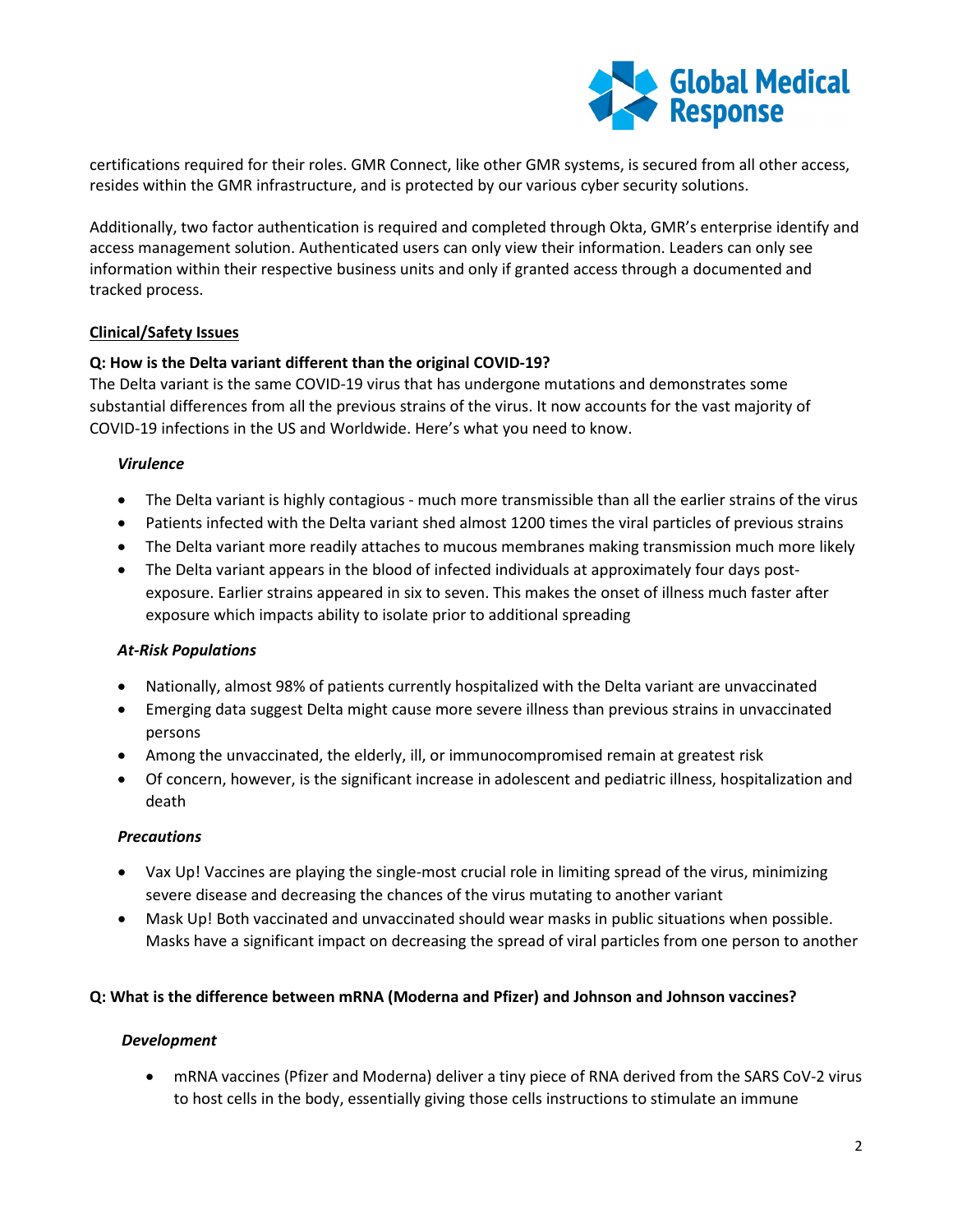

response, producing antibodies to the specific spike protein and developing memory cells that will recognize and respond if the body is infected with an actual virus exposure.

• Johnson & Johnson is a carrier vaccine, which uses a different approach than the mRNA vaccines to instruct human cells to build an immune response. Scientists engineer a harmless adenovirus (a common virus that, when not inactivated, can cause colds, bronchitis, and other minor illnesses) as a shell to carry instructions to the recipient cells (similar to a Trojan Horse). The shell and the code can't make you sick, but once the code is inside the cells, the cells produce an appropriate immune response that creates antibodies and memory cells to protect against an actual SARS-CoV-2 exposure becoming an infection.

#### *Dosage*

- Pfizer is two shots, 21 days apart, fully effective two weeks after the second shot
- Moderna is two shots, 28 days apart, fully effective two weeks after the second shot
- Johnson & Johnson is one shot, fully effective two weeks after the single shot
- The FDA and CDC are currently reviewing the data in support of recommending boosters for Pfizer and Moderna vaccines. It is anticipated that the booster will be recommended after 8 months from initial series. At this point, boosters are only recommended for those individuals with specific immunocompromised conditions

## *Effectiveness*

- Pfizer is 91.3% effective against COVID-19 and is 95.3% effective in preventing severe disease if there is a breakthrough infection. Against the Delta variant, the Pfizer vaccine, based on non-peerreviewed studies, is 88% effective against symptomatic disease and 96% effective against hospitalizations.
- Moderna has greater than 90% efficacy against cases of COVID-19 and more than 95% against severe cases. While more research is needed on Moderna's efficacy specifically against Delta, some experts believe it may work similarly to Pfizer since both are mRNA vaccines. All of this is still being monitored.
- Johnson & Johnson has [a 72% overall efficacy](https://www.nytimes.com/2021/02/24/science/johnson-johnson-covid-vaccine.html) and 86% efficacy against severe disease in the U.S., according to analyses posted by the Food and Drug Administration in February. Johnson & Johnson reported in July that its vaccine is also effective against the Delta variant, showing only a small drop in potency compared with its effectiveness against the original strain of the virus.

#### **Q: When will the vaccines be fully approved by the FDA?**

The Food and Drug Administration (FDA) has [granted full approval to Pfizer-BioNTech's coronavirus vaccine](https://www.fda.gov/news-events/press-announcements/fda-approves-first-covid-19-vaccine) for people 16 and older, making it the first to move beyond emergency use status in the United States. Pfizer presented the FDA with data from 44,000 clinical trial participants in United States, the European Union, Turkey, South Africa and South America. The data showed the vaccine was 91 percent effective in preventing infection — a slight drop from the 95 percent efficacy rate that the data showed when the FDA decided to authorize the vaccine for emergency use in December. Pfizer said the decrease reflected the fact that researchers had more time to catch people who became infected.

The Pfizer-BioNTech vaccine will continue to be authorized for emergency use for children ages 12 to 15 while Pfizer collects the necessary data required for full approval. A decision on whether to authorize the vaccine for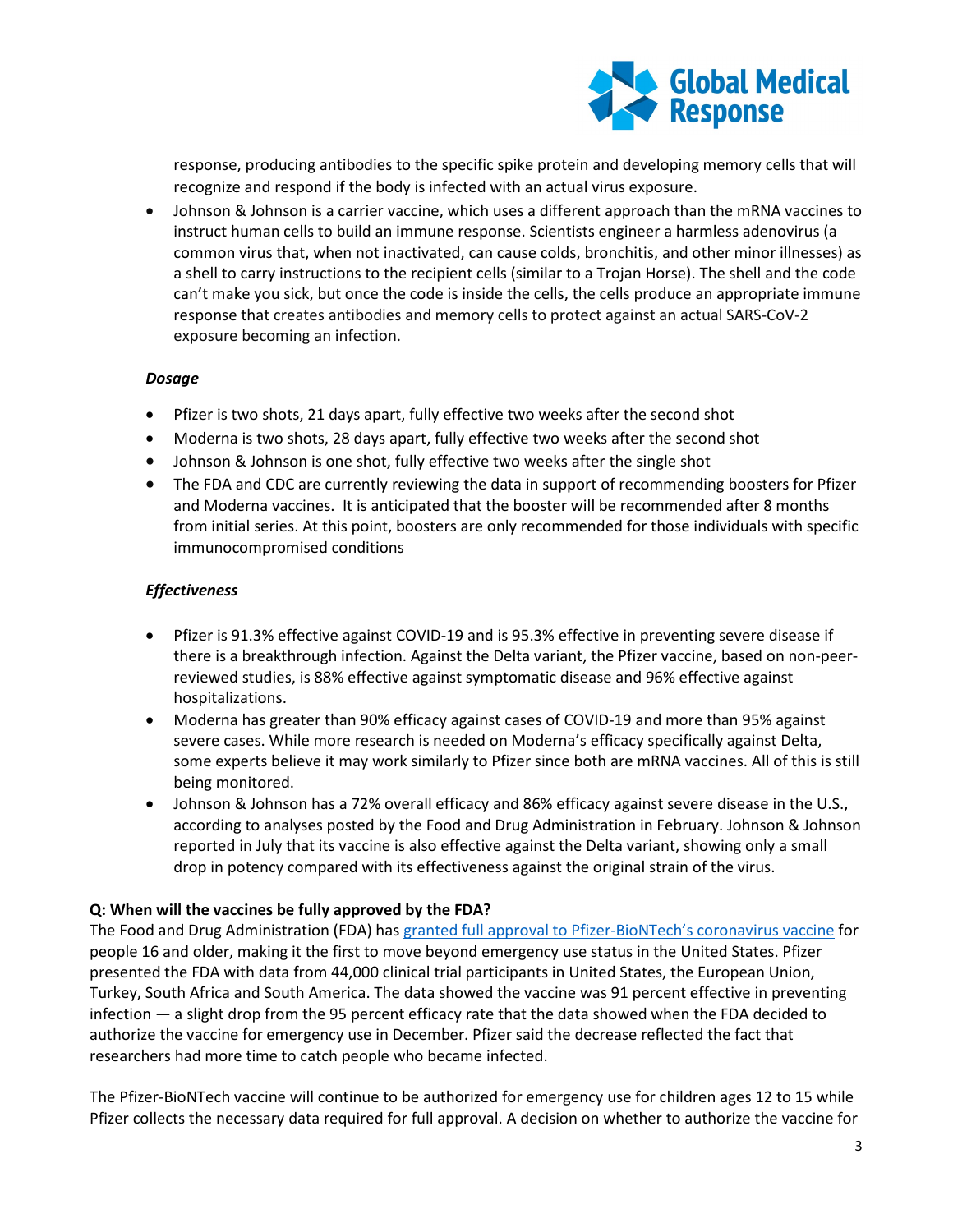

children younger than 12 could be at least several months away. So far, more than 92 million Americans — 54 percent of those fully inoculated — have gotten Pfizer shots. The Pfizer vaccine will now be marketed as Comirnaty. Moderna's COVID-19 vaccine remains under the FDA's review, but its approval is expected to follow in the near future

## **Q: If I have had COVID-19, do I need the vaccine?**

Yes. Natural antibody production from the infection appears to weaken after five months. Recent studies have shown that previously infected individuals are over two times more likely to contract the virus again when compared to those who were fully vaccinated. It is currently recommended that all individuals who have had COVID-19 be vaccinated after recovering from the illness. Vaccination provides a strong boost of immunity in people who have had the illness. We don't know how long immunity lasts from illness alone. If you received monoclonal antibody therapy as a part of your COVID-19 treatment, you should wait 90 days post-recovery to get a vaccine.

## **Q: Will GMR-required testing be PCR or antigen?**

Antigen testing for COVID-19 is the most sensitive in the symptomatic individual but false positives with asymptomatic individuals have been reported. If there are concerns of a false positive test, confirmation PCR testing may be indicated, but the individual should be treated as positive until a negative PCR test is returned. PCR testing takes longer but is more specific for actual infection. It is important that all manufacturer instructions be followed to avoid errors in test reporting.

## **Q: Statistics have shown that you can still become infected if you come into contact with the virus, even if you are vaccinated so, how is being vaccinated such a big help?**

No vaccine is 100% effective. There have been and will continue to be breakthrough infections, especially when dealing with the Delta variant. However, the experience with infections in vaccinated vs. unvaccinated individuals is VERY CLEAR. Vaccinated individuals are less contagious for a shorter period of time than those who are unvaccinated. Additionally, vaccinated individuals are less severely sick for a shorter period of time than unvaccinated individuals. Almost 98% of hospitalized COVID-19 patients today are unvaccinated.

#### **Q: Would the company accept a T cell test or antibody test in lieu of the vaccine?**

Neither T-cell nor antibody tests are an acceptable substitute for vaccination. Scientists are still learning about the longer-term use and implications of all the post-vaccination and post-illness testing methods. T cell testing uses DNA sequencing to identify individuals with an adaptive T cell immune response to SARS-CoV-2 indicating a previous infection. It is currently unknown how long the T cell immune response remains and what level of protection may be provided by the presence of a T cell immune response.

## <span id="page-3-0"></span>**Using GMR Connect**

## **[\[BACK TO TOP\]](#page-0-1)**

#### **Q: How do I access GMR Connect?**

GMR Connect is an app that can be downloaded from the App store for iPhone users or the Google Play store for Android users.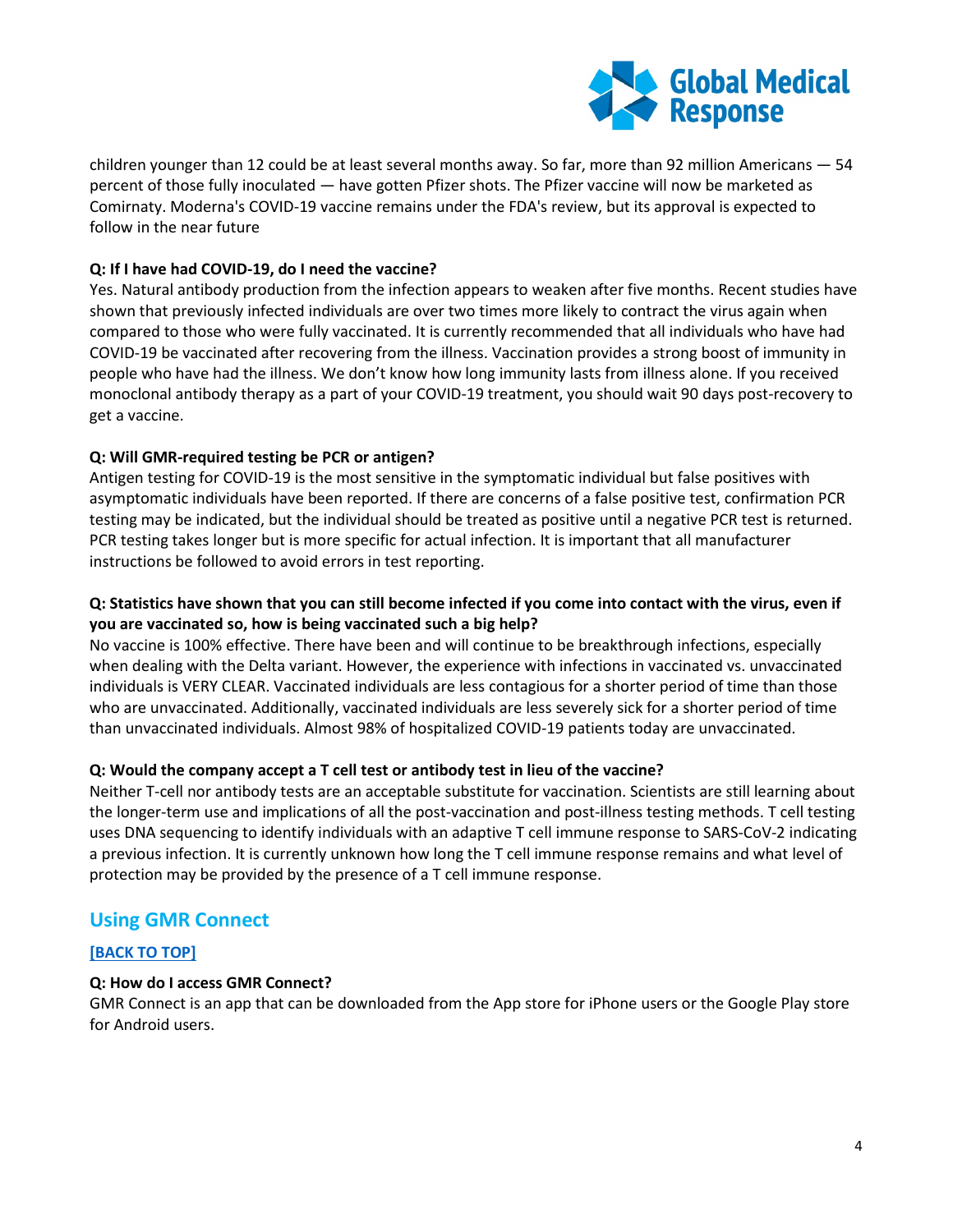



**Q: In GMR Connect, I see only one space for vaccination date. Do we use date of first shot, or second shot?** For Moderna and Pfizer, you need to enter each dose separately and upload your vaccine card twice.

## **Q: If I declined initially, can I go back and change my status once I get the vaccine?**

Yes, you can go back into GMR Connect and update your information.

#### **Q: I'm concerned about the security of my data. How secure is GMR Connect?**

GMR Connect is used by more than 38,000 employees to track various individual certifications required for their roles. GMR Connect, like other GMR systems, is secured from all other access, resides within the GMR infrastructure, and is protected by our various cyber security solutions. Additionally, two-factor authentication is required and completed through Okta, GMR's enterprise identify and access management solution. Authenticated users can only view their information. Leaders can only see information within their respective business units and only if granted access through a documented and tracked process.

#### **Q: When, and if, booster shots are available, how do we enter those?**

ImageTrend and GMR Connect are already configured to incorporate boosters if and when it becomes necessary to track that information.

## **Q: If Aug. 27 is the deadline, will this system be live for employees to keep updating if their vaccination status changes? Also, what if an employee does not have access to a mobile device?**

Yes. Employees who are on PTO, out of the country or do not have access to a mobile device can email their vaccination record to [Jeff Howard](mailto:jeff.howard@gmr.net) or their HR or Clinical Director and they will upload to GMR Connect for them.

#### **Q: Where do I go for help with GMR Connect?**

If you have any questions about entering the vaccines or the data, please send an email to [mobilesupport@amr.net](mailto:mobilesupport@amr.net)

## <span id="page-4-0"></span>**Vaccine Status & Masking Guidelines, Consequences of Non-Compliance**

## **[\[BACK TO TOP\]](#page-0-1)**

#### **Q: What is the current requirement for employees?**

GMR is requiring all team members (field personnel and office personnel, full-time and part-time) to provide evidence of current vaccination status, unless prohibited by state law, into either Image Trend (to be used by GMR Air Team members who already have an Image Trend account) or GMR Connect (a downloadable app to be used by all others, including support teams). In both platforms, you can always upload vaccination status and update as appropriate. Your vaccine status is due by 5pm PST on Friday, August 27. At this time, we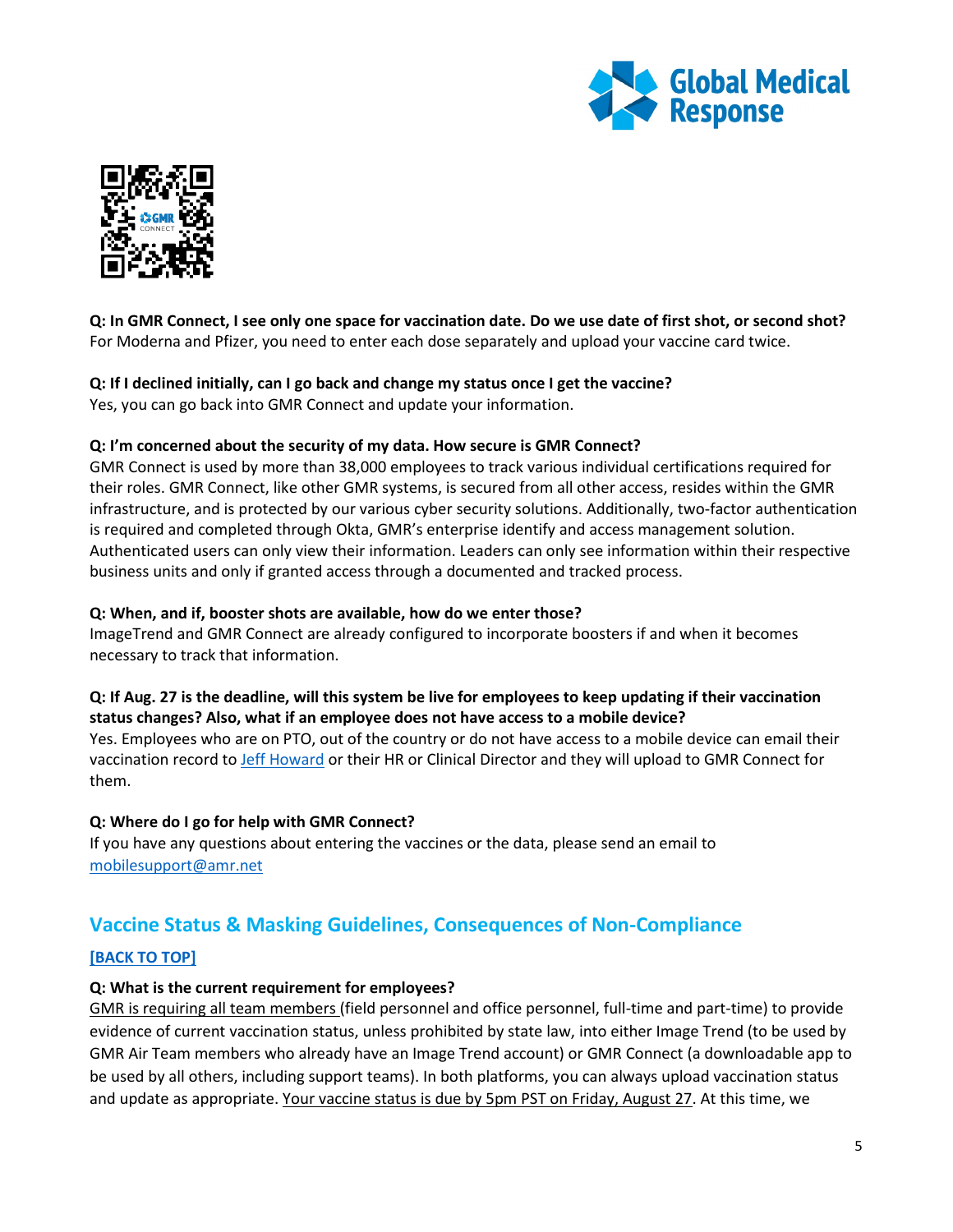

strongly encourage all employees to be vaccinated, regardless of current or potential requirements. As the situation evolves, our vaccine policy will be updated.

## **Q: If there is a vaccine mandate from a health partner or other entity and I elect not to get vaccinated, what are the consequences?**

Due to mandates from our healthcare partner(s), the only acceptable refusal to the vaccination allowed would be for a requested medical accommodation documented by a healthcare provider or a religious accommodation that is verifiable and approved through our legal and HR departments, but whether a reasonable accommodation is available (or what it might require) will depend on the circumstances surrounding the regulatory or customer vaccination mandate. In addition, several healthcare systems have recently announced they will not accept a Medical or Religious exemption in lieu of full vaccination.

If a medical or religious accommodation request cannot be granted by the company, the employee will be placed on unpaid administrative leave for a period not to exceed 30 days; whereby, they may begin the vaccination process or apply to any open positions within the company that they are qualified for. If after the 30 days has elapsed and you have not begun the vaccination process or accepted another position, we will consider that you have voluntarily decided to end your employment with the company.

## **Q: Why are we not reinstating the mask mandate 100% given that the Delta variant, cluster infections, shorter incubation, and with vaccinated individuals being able to carry/spread the virus without having symptoms?**

Where any business unit has a positive test, then all people in the building go to a 7-day universal mask mandate. Additionally, as with the determination of vaccination requirements, we are implementing universal mask requirements (regardless of vaccination status) as conditions warrant. It is recommended that everyone wear a mask when indoors or exposed to others regardless of requirements.

## **Q: Is GMR requiring new hires to be vaccinated?**

At present, requirements are based on where the employee would work and the regulatory and customer requirements of that location.

## **Q: Previous communications have mentioned GMR employees when discussing Vaccination Status. What about GMR contractors?**

GMR Contractors based within our facilities, who may require access to our facilities or who are required to work or meet face-to-face with our employee will also be required to provide vaccination status prior to facility entry or working with employees

## **Q: For areas of the company that are not attached to an operation (such as communication centers, corporate offices, etc.) and since they do not provide physical contact care, what are the thoughts concerning the requirement of vaccination for those? They do not have patient contact and are not connected to an operation.**

Vaccine requirements are determined by location and need. We are requiring all GMR employees to provide us with vaccination status regardless of location, remote work/office or position.

#### **Q: How does an employee request a medical or religious exemption?**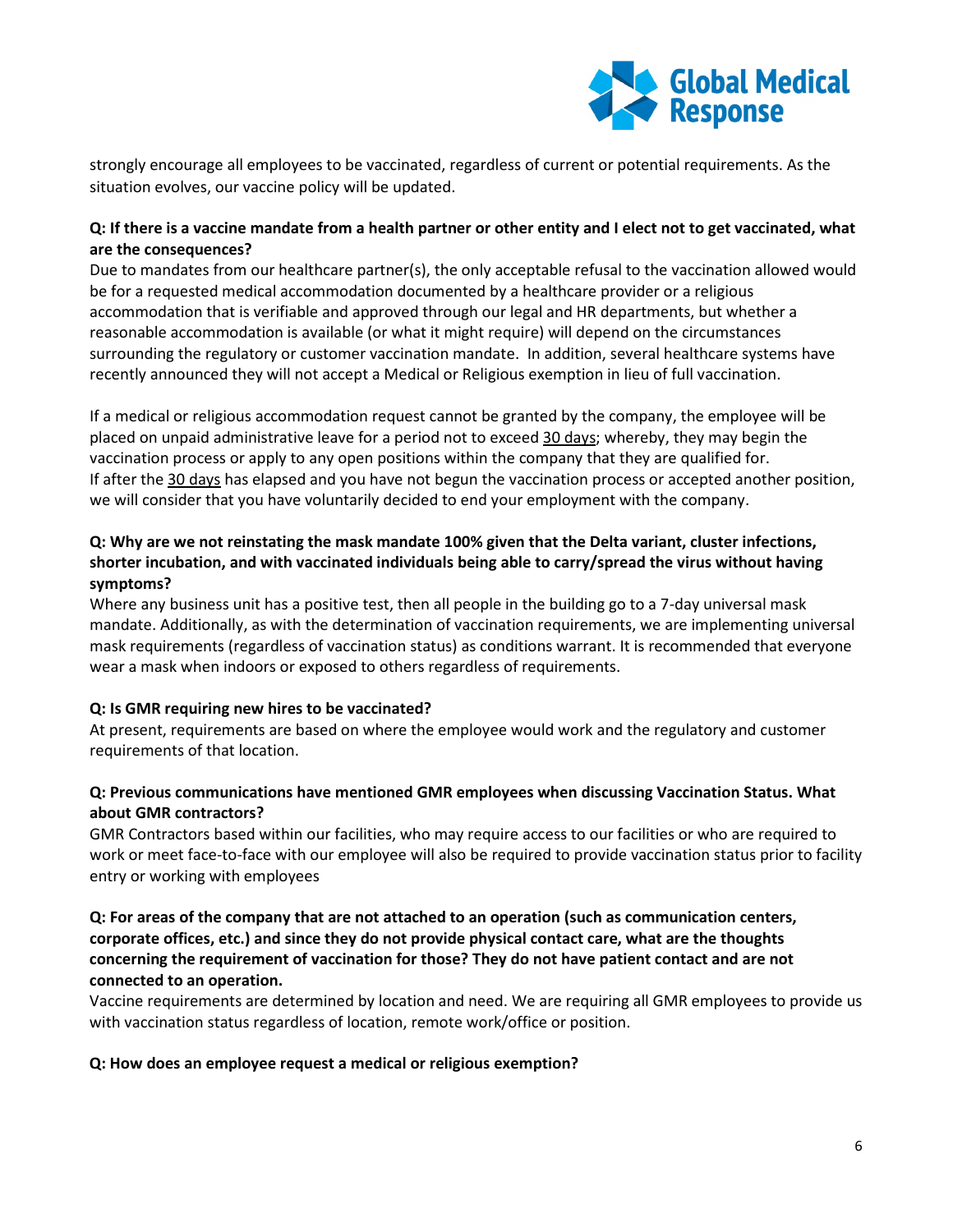

Managers can direct employees to the form under the Okta chiclet titled GPS (GMR People Service). Once in the GPS portal, go to Knowledge Base and Search for ADA. Your leaders will not ask why you need it; instead, they will simply direct team members to GPS for the medical form or to HR for religious exemptions.

#### **Q: I am a remote worker who never comes into an office, do I need to disclose my vaccine status?**

Yes. GMR will have one policy for all employees regardless of where they work or if they are patient-facing or not. OSHA requirements demand that we provide a safe and healthy workplace for all employees and does not distinguish between remote and on-site workers. Furthermore, even remote employees may be asked to attend an event or meeting at a GMR or partner location or with a GMR team. Consequently, there can be no exceptions.

## **Q: If any employee is required to get testing, is the employee responsible for any costs that may be associated with the required testing?**

No. GMR will arrange for testing including confirmatory testing to look for potential false positives.

## **Q: With the new information surrounding current mask types and their effectiveness, is there a particular type of mask we are requiring, and will they be provided to employees?**

The predominant guidance remains multi layers and well-fitting procedure masks with physical distancing and hygiene. Loose fitting masks, bandannas and gaiters should be avoided. We will continue to monitor and follow CDC guidelines.

## <span id="page-6-0"></span>**Vaccine Mandate - Handling Customer, Health Systems, Local, Federal Guidelines [\[BACK TO](#page-0-1) TOP]**

#### **Q: Will GMR issue a vaccine mandate?**

At this time, GMR is not mandating vaccines for everyone across the organization. However, we are following the mandates of healthcare systems we serve, government or regulatory organizations and specific requirements for specific patient populations we may encounter. We do have mandates in place for certain areas of GMR and continue to evaluate needs on a daily basis. It's very clear that the situation in healthcare and governmental agencies across the country is evolving rapidly. GMR continues to be notified of new hospital system mandates for vendors/contractors entering their facilities. We expect this to continue for some time. We evaluate the impact of this illness on our own staff, healthcare and government mandates as well as evolving trends in different regions and operations. We will make regular decisions regarding requiring vaccinations and timeline requirements in your specific area of employment.

As part of these analyses, we have implemented a requirement that all employees in GMR as well as students in our educational programs, enter their vaccination status into either GMR Connect or ImageTrend (see below). Effective immediately, all new hires must provide vaccination status as a requirement of employment.

We have three tools to combat COVID-19: avoidance, vaccinations and masks. We will implement universal mask mandates as required by the circumstances. If any individual at a site or in an operation test positive, all individuals (regardless of vaccine status) are expected to wear an appropriate mask at all times for seven days. Additionally, if local regulations require masks, we will implement mandates as indicated. Our goal is to reduce transmission as much as we possibly can.

#### **Q: Why not just require the vaccine now? It seems that the info gathering is delaying the inevitable.**